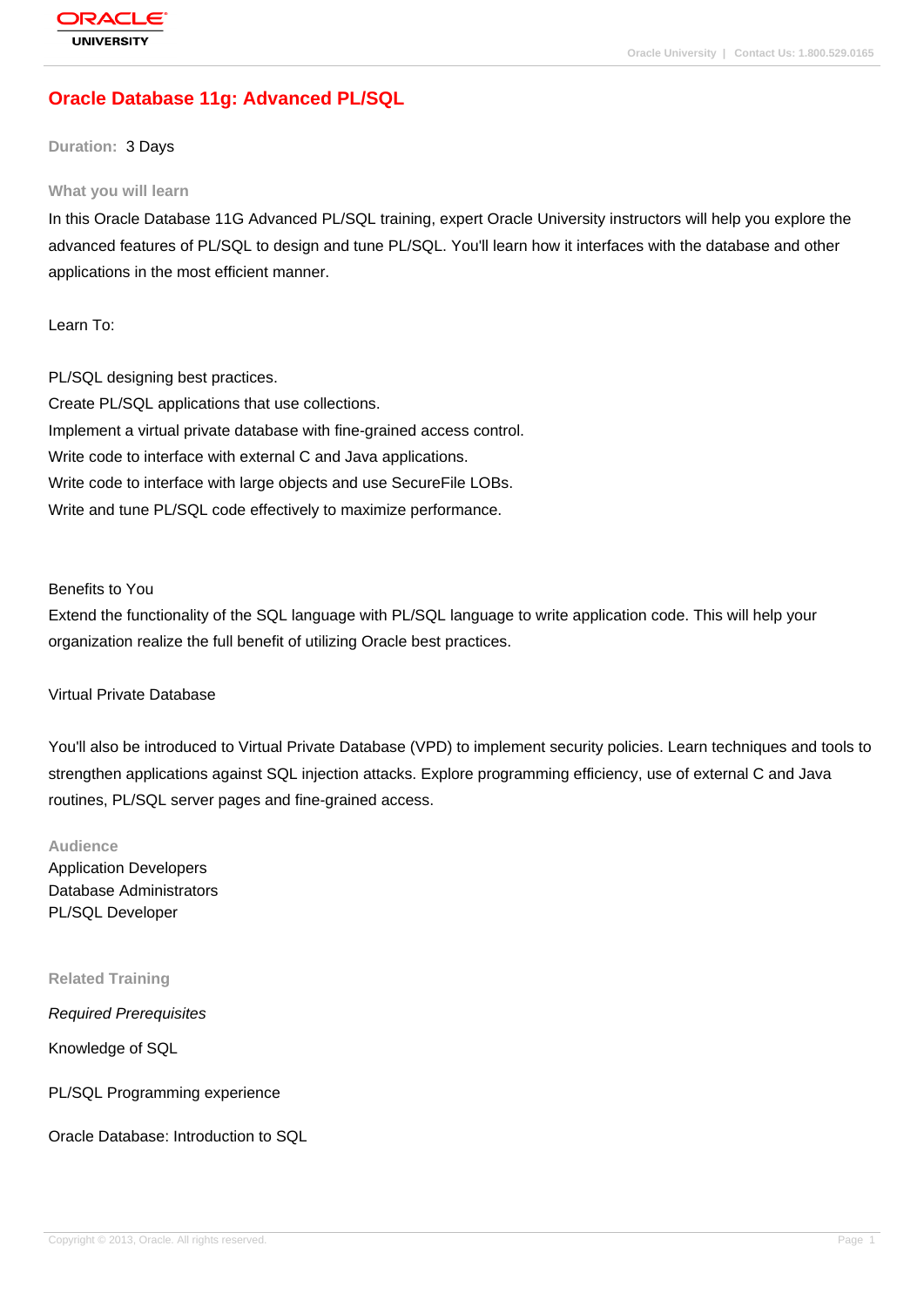### **Course Objectives**

Design PL/SQL packages and program units that execute efficiently

Write code to interface with external applications and the operating system

Create PL/SQL applications that use collections

Write and tune PL/SQL code effectively to maximize performance

Implement a virtual private database with fine-grained access control

Write code to interface with large objects and use SecureFile LOBs

#### **Course Topics**

#### **Introduction**

Course objectives Course agenda Tables and data used for this course Overview of the development environments: SQL Developer, SQL Plus

### **PL/SQL Programming Concepts Review**

Identify PL/SQL block structure Create procedures Create functions List restrictions and guidelines on calling functions from SQL expressions Create packages Review of implicit and explicit cursors List exception syntax Identify the Oracle supplied packages

### **Designing PL/SQL Code**

Describe the predefined data types Create subtypes based on existing types for an application List the different guidelines for cursor design Cursor variables

### **Using Collections**

Overview of collections Use Associative arrays Use Nested tables Use VARRAYs Compare nested tables and VARRAYs Write PL/SQL programs that use collections Use Collections effectively

### **Manipulating Large Objects**

Describe a LOB object Use BFILEs Use DBMS\_LOB.READ and DBMS\_LOB.WRITE to manipulate LOBs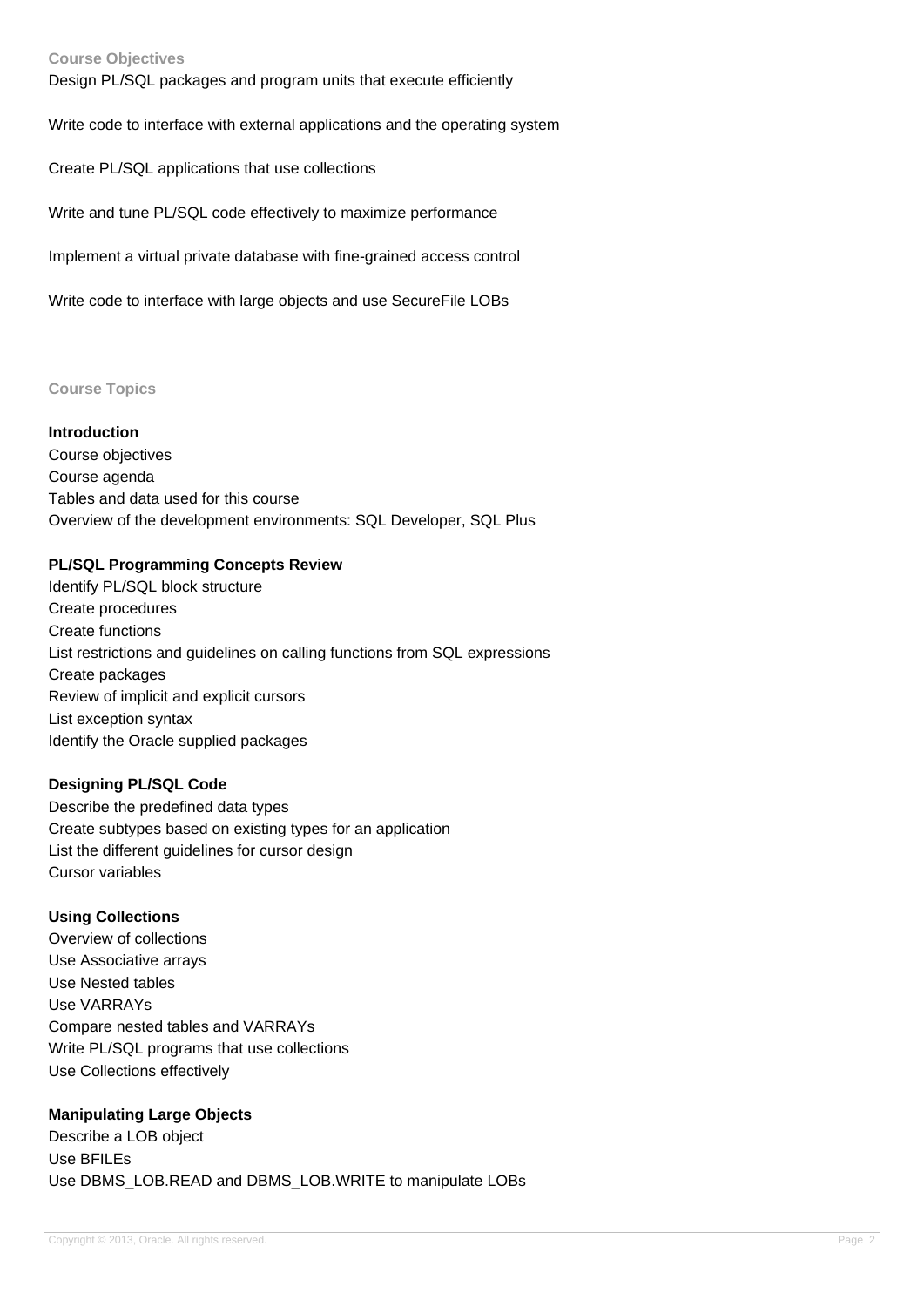Create a temporary LOB programmatically with the DBMS\_LOB package Introduction to SecureFile LOBs Use SecureFile LOBs to store documents Convert BasicFile LOBs to SecureFile LOB format Enable reduplication and compression

### **Using Advanced Interface Methods**

Calling External Procedures from PL/SQL Benefits of External Procedures C advanced interface methods Java advanced interface methods

## **Performance and Tuning**

Understand and influence the compiler Tune PL/SQL code Enable intra unit inlining Identify and tune memory issues Recognize network issues

## **Improving Performance with Caching**

Describe result caching Use SQL query result cache PL/SQL function cache Review PL/SQL function cache considerations

## **Analyzing PL/SQL Code**

Finding Coding Information Using DBMS\_DESCRIBE Using ALL\_ARGUMENTS Using DBMS\_UTILITY.FORMAT\_CALL\_STACK Collecting PL/Scope Data The USER/ALL/DBA\_IDENTIFIERS Catalog View DBMS\_METADATA Package

## **Profiling and Tracing PL/SQL Code**

Tracing PL/SQL Execution Tracing PL/SQL: Steps

## **Implementing VPD with Fine-Grained Access Control**

Understand how fine-grained access control works overall Describe the features of fine-grained access control Describe an application context Create an application context Set an application context List the DBMS\_RLS procedures Implement a policy Query the dictionary views holding information on fine-grained access

## **Safeguarding Your Code Against SQL Injection Attacks**

SQL Injection Overview Reducing the Attack Surface Avoiding Dynamic SQL